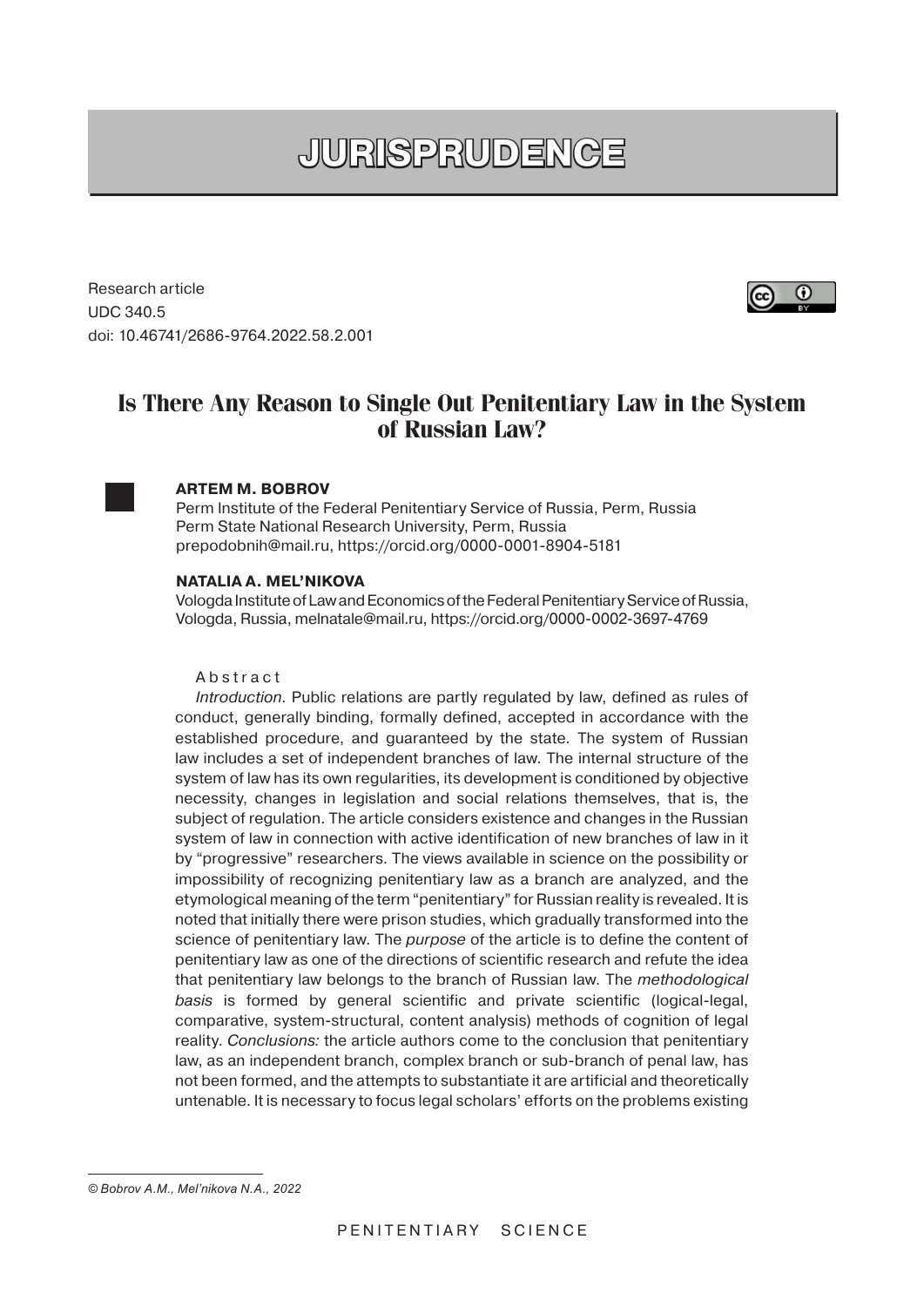within traditional and established branches of law, and not on artificial replication of new ones. At the same time, in the system of scientific knowledge, penitentiary science is certainly present as a field of study of issues related to the organization and functioning of the Russian penal system of representatives of various branches of law (penal, criminal, administrative, civil law, etc.).

Key w o r d s : branch of law; system of law; administrative law; penitentiary law; penitentiary science; subject and method of legal regulation; penitentiary norms; penitentiary relations; penitential; correctional.

12.00.01 – Theory and history of the law and state; history of the law and state studies.

5.1.1. Theoretical and historical legal sciences.

12.00.14 – Administrative law, administrative process.

5.1.2. Public legal (state legal) sciences.

For citation: Bobrov A.M., Mel'nikova N.A. Is there any reason to single out penitentiary law in the system of Russian law? Penitentiary Science, 2022, vol. 16, no. 2 (58), pp. 118–126. doi: 10.46741/2686-9764.2022.58.2.001.

Law is a fundamental and living social phenomenon of objective reality, immanently reflecting state and social reality. Representing an orderly system, it is designed to regulate social relations that develop in various spheres of public life. In the course of historical development of law, its classical branches have been gradually formed: criminal law, administrative law, and civil law. At the same time, the subject of regulating law branches can objectively change; in particular, this applies to the subject of administrative law due to the breadth and diversity of administrative legal relations, increasing role of the protective, human rights function of the branch, and development of administrative justice [13, p. 53; 15, pp. 61–66].

At the same time, it should be noted that formation of the system of law and singling out of its new branches undoubtedly influenced and, obviously, will further influence development of the legal system. As you know, the system of law and the legislative system are not identical concepts. The same can be said about the branch of law and the science of law. However, some authors, unfortunately, do not distinguish between them, thus coming to the erroneous conclusion about formation and existence of new branches of law. For example, this is exactly what happened in one of the last works of K.K. Korablin and A.B. Ostapenko "Development of conceptu-

al foundations of the science of penitentiary (prison) law – prison studies – as an independent branch of Russian criminal law (the second half of the 19th – beginning of the 20th century)" [8, p. 484]. These authors identified the science of penitentiary (prison) law with the branch of law; so, already in the second half of the 19th century it was considered nothing else than an independent branch of Russian criminal law.

In terms of pedagogy, G.F. Shershenevich believe that the huge, ever-increasing material of law does not allow simultaneous study of it without dividing it into parts [31, pp. 513–514]. Over the past decades, all possible branches of law have been designed: advertising law, sports law, transport law, investment law, urban planning law, service law, personnel law, disciplinary law, educational law, digital law, energy law, consumer law, medical law, anticorruption law, natural resource law, nuclear law, juvenile law, tort law, anti-criminal law, evidentiary law, bioethical law and even law to treat animals, etc. This list can be continued. The analysis of publications in the legal literature over the past two decades alone makes it possible to name more than a hundred new branches of law. Given a huge number of legal institutions in the system of law, it can be concluded that the number of new branches singled out on their basis will only increase in works of "progressive" scientists. What will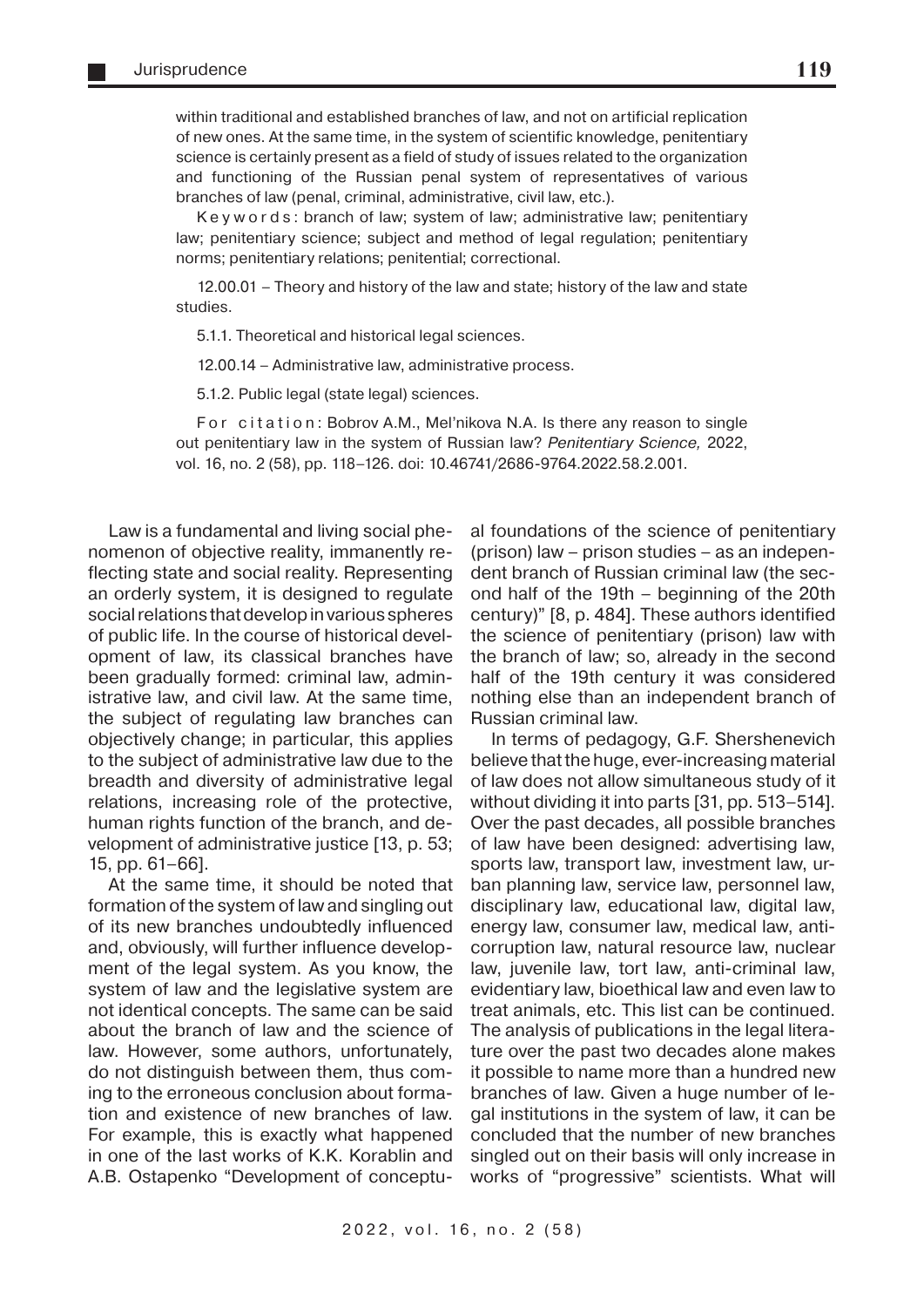remain inside the classical branches of law and how will this contribute to understanding of the system of law as a whole?

Identification of the so-called "militarized" branches of law, such as penitentiary law [5; 23; 33], military law [14; 24], migration law [3; 25; 27], police law [2; 9; 32] is no exception for domestic jurisprudence. At the same time, it is clear that all these names refer meaningfully to the sphere of public administration in the administrative and political sphere, traditionally considered in a special part of administrative law. In addition, in accordance with the previously valid passport of the specialty 12.00.14 – Administrative law, administrative process – these issues are the area of administrative and legal regulation, within which the activities to protect security of the individual, state and society are studied. At present, it is administrative law that mostly divided into new branches or sub-branches. We believe that none of the branches of law cited as an example is today either a branch or even a subbranch of law; moreover, in fact, it is largely pseudoscientific in nature. When training a future professional lawyer, one should always remember about responsibility to society and the state, because a bad lawyer, entangled in the "web" of industry knowledge, is no better than a bad surgeon, amputating or, conversely, sewing the wrong part of the human body. We share the position of the well-known theorist of the state and law N.I. Matuzov that legal nihilism and legal idealism are two sides of the same coin [10, p. 4]. Moreover, the latter is its naive side, without overcoming which the idea of a rule-of-law state is not feasible.

Within the framework of this work, we would like to focus only on the issue of possible distinguishing of "penitentiary law" in the Russian system of law. It is necessary to defend the "honor" of classical branches of law in a reasoned manner. Therefore, in this paper we will consider the etymology of the word "penitentiary", as well as refer to the classical criteria for distinguishing a branch of law – the subject and method of legal regulation.

Formation of a new branch is usually associated with a certain science. Initially, the issues of execution of punishments related to isolation from society were considered within the framework of "prison science", hereinaf-

ter referred to as "penitentiary science". According to the pre-revolutionary and Soviet lawyer S.V. Pozdnyshev, penitentiary science is an achievement of modern times [19, p. 7]. The English philanthropist John Howard can rightfully be considered its founder. An invaluable contribution to the development of new science was also made by the English utilitarian philosopher Jeremy Bentham (1748–1832) [34] and one of the followers of the Religious Society of Friends, whose representatives were also called Quakers (from English quake – to tremble) William Penny (1644–1718) [35]. According to Quakers, founders of the Philadelphia prison system, the crime is apostasy, and therefore the criminal must be corrected religiously by solitary confinement in prison, called "penitentiary" (from Latin poenitentiarius – penitential, correctional) or house of repentance, alone with God and the Bible [19, pp. 7–10]. According to R.A. Romashov, in the context of this understanding, the federal service of punishment execution is translated as "federal penitentiary service" [12, p. 22]. At the same time, as T.N. Demko rightly points out, the term "penitentiary", having become familiar with the execution of criminal punishment, etymologically and by application in the past has other semantic accents [7, p. 135].

In pre-revolutionary Russia, as well as abroad, initially the science of execution of sentences in the form of imprisonment was called "prison studies". Sergei V. Poznyshev used a term "penitentiary science" in his work "Fundamentals of penitentiary science" at the beginning of the 20th century [19, p. 10]. At the same time, there is not a word about "penitentiary law" there. Nothing is said about such a branch of law in a later period. The term "penitentiary science" was initially replaced by the term "science of correctional labor law", and already in modern Russia – by "criminal correctional law". Moreover, the Soviet system for punishment execution, opposed to the bourgeois system, in every possible way avoided using, wherever it was, the concept of "penitentiary". Interest in penitentiary science and penitentiary law reappears in the works of modern legal theorists-representatives of departmental science, as well as criminal and penal law.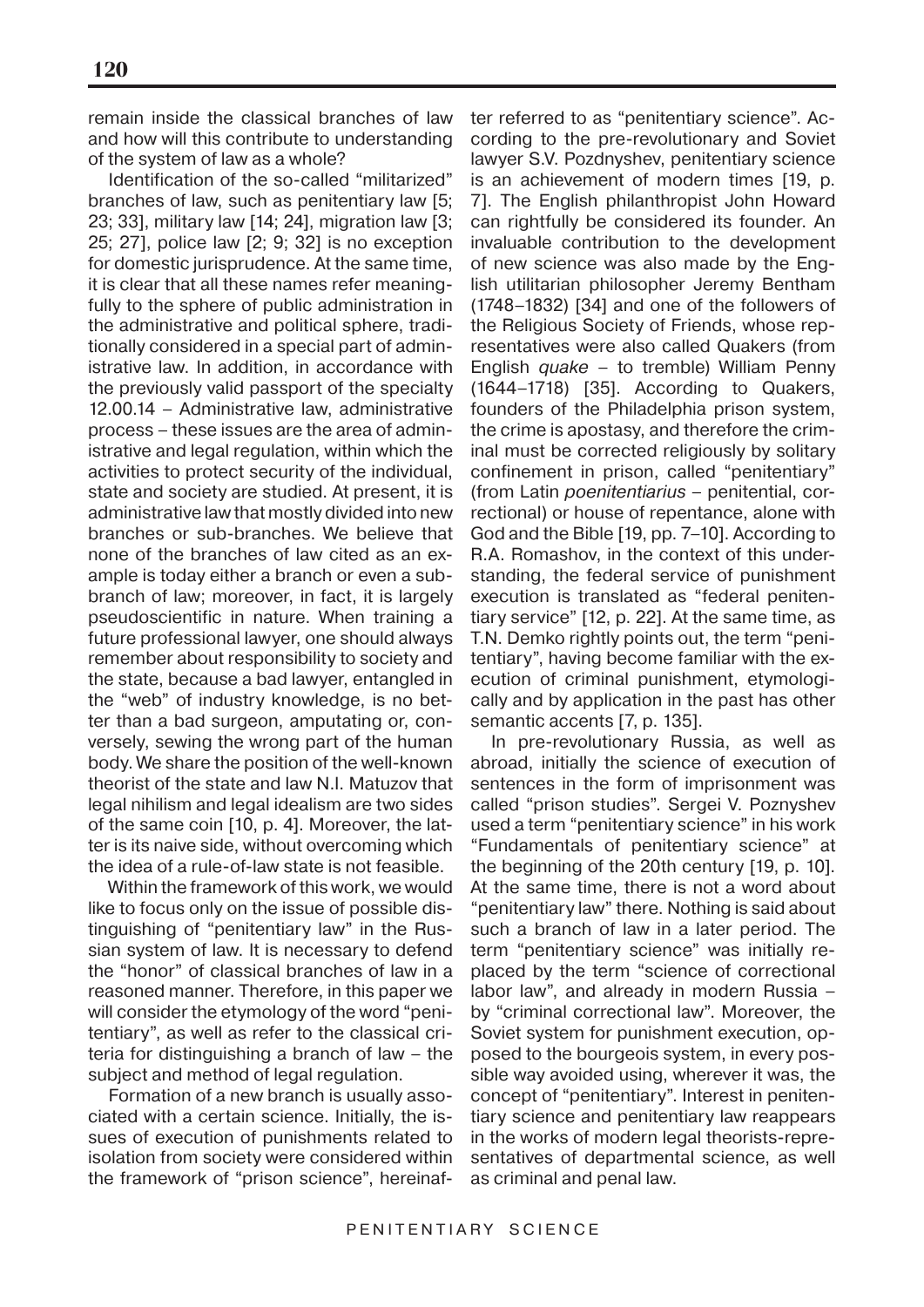Among the most significant and voluminous works at the beginning of the 21st century, the Encyclopedia of penitentiary law is "the first scientific reference publication in domestic and world practice", prepared by 119 authors under the general editorship of R.A. Romashov, substantiating existence of penitentiary law [33, p. 14].

What is penitentiary law in the works of modern authors? It seems that the most appropriate definition of penitentiary law is proposed by R.B. Golovkin. In his opinion, "penitentiary law is a system of legal norms regulating penitentiary relations" [5, p. 25]. However, he does not disclose what penitentiary norms and relations are. In his interpretation, everything is reduced to studying specifics of the impact of penitentiary law on public relations and considering certain aspects of the theory and practice of this process. It is not clear, whether he recognizes penitentiary law as an independent branch of law or its sub-branch, as well as what place this phenomenon occupies in the system of Russian law.

Reflecting on penitentiary law, another well-known representative of the science of penal law V.A. Utkin reduces everything only to discussing concepts of penitentiary institutions, traditionally considered as places of deprivation of liberty (primarily prisons), and the penitentiary system as a system of institutions executing criminal penalties in the form of deprivation of liberty [29, pp. 62–63]. He regards penitentiary law a complex branch of legal knowledge, but not a branch of law (emphasis added) and actually identifies it with law of deprivation of liberty. In another work, V.A. Utkin, highlighting socio-political periods of development of the national science of penal law, identifies penitentiary law with penal and correctional labor law [28, p. 70]. R.A. Romashov, for example, does not agree with this approach. In his opinion, the "normative community of penitentiary law, along with norms and institutions of penal law, includes norms of criminal, criminal procedural, constitutional, administrative, civil, labor law and other branches" [20, p. 215]. Here, as can be seen, unfortunately, the trend traditional for Russia has again prevailed: replacement of one name with another (usually borrowed from Western European languages) is consid-

ered a means capable of changing the meaningful nature of the concept [23, p. 69].

At the same time, it is worth noting that constitutional law, for example, is included in the normative community of any branches of law, and the legal branches themselves in their "pure form" have never existed and will not exist.

According to S.M. Oganesyan, penitentiary law is a complex branch of Russian law [18, p. 11]. In turn, R.A. Romashov refers penitentiary law to an inter-sectoral normative community [9, p. 41], while not using the concept of complex branch of law. In his opinion, "penitentiary law, in the most general sense of this concept, is a regulatory and protective system that unites legal norms and institutions, which enshrine the rules of possible, proper, unacceptable behavior of subjects of penitentiary relations (penitentiary legal norms), defines fundamental principles and mechanisms for their implementation, establishes incentives for positive behavior and negative responsibility for committing offenses" [22, p. 204].

It should be said that Russian legislation does not have such concepts as "penitentiary law", "penitentiary system", etc. So, identification of penitentiary law as a separate branch is clearly hasty and caused not otherwise than by personal ambitions of some authors, artificially eroding the established and time-tested system of Russian law. To be fair, it should be said that in the Concept for development of the penal system of the Russian Federation for the period up to 2030, approved by the Decree of the Government of the Russian Federation No. 1138-r of April 4, 2021, the term "penitentiary" is used six times. Basically, this term is applied in relation to activities of penitentiary services and penitentiary systems of foreign countries, as well as to international cooperation in the penitentiary sphere. It is obvious that here the meaning of the term "penitentiary" is unambiguous and does not imply other semantic options, otherwise than service for the execution of criminal penalties [7, p. 137].

There is also no academic discipline called "penitentiary law" in departmental educational institutions of the Russian penitentiary system. There was also no such specialty in the new nomenclature of scientific special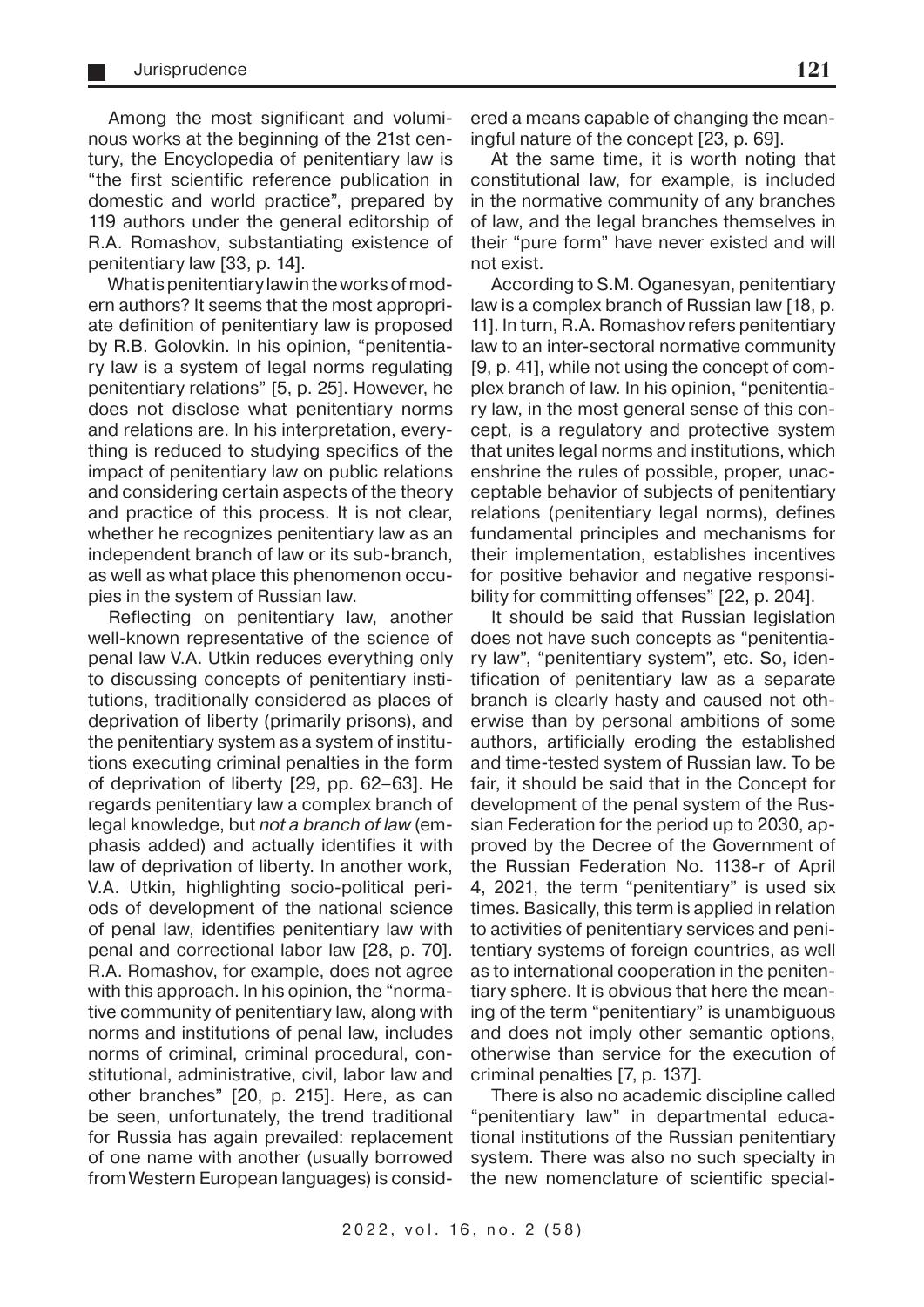ties for which academic degrees are awarded [16].

The attempt to consider penitentiary law as a sub-branch of penal law should be considered unambiguously erroneous in theoretical terms [4; 24; 26]. The same can be said about the position of Y.A. Golovastova, who believes that in the future, taking into account development of the structure of the branch under study, we can talk about existence of two more sub-branches of penal law: "alternative penitentiary law" and "alternative penal law" [4, p. 87]. It is impossible to agree with these statements. Penal law, in itself, is a relatively small branch of law in terms of volume, which is not independent.

Theoretically, the problem of distinguishing penitentiary law is inextricably linked with the definition of elements of the system of law in general. As is known, the division of law into branches is traditionally based on such objective criteria as a subject and method of legal regulation. According to S.S. Alekseev, a branch of law is characterized by legal originality (a special method of regulation), a specific subject of regulation and structural features [1, p. 131]. Division of law into branches, based on criteria, such as a subject and method of legal regulation, is the most coherent and logical for constructing a system of law. The rejection of this model requires serious reasons and weighty arguments. We share the stance of A.A. Grishkovets that "along with these quite objective criteria, subjective criteria for the formation of branches of law are also known, which, especially recently, are used by modern authors to justify their proposed new branches of law (for example, presence of a codified normative legal act, liability, subjects of law, etc.)" [6, p. 55]. This entails unjustified allocation of a great number of new branches of law. The subject of legal regulation is the primary criterion to single out a branch of law. It is public relations, which, due to their specifics, form special communication systems between legal norms [17, p. 136].

According to R.A. Romashov, the subject of penitentiary law is complex in nature, it unites institutions and relations regulated by norms of various legal branches [9, p. 145]: penitentiary institutions (material and procedural) and penitentiary relations (public and private) or public relations in the field of penitentiary life [4, pp. 48–49].

There arises the question about the specifics and uniqueness of the subject of penitentiary law singled out by some scientists? It seems that there is no specifics in this case. Regulated by norms of law, the relevant public relations relate mainly to constitutional, administrative, criminal, and civil law. Of course, in many ways they are intertwined, but at the same time they remain within their respective established branches.

According to Y.A. Golovastova, the subject of legal regulation of penitentiary law, as a sub-branch of penal law, includes a set of public relations, "which regulate part of the subject of penal law, namely: execution and serving of criminal penalties related to isolation from society; application of means of correction to convicts who are isolated from society; ensuring vital activity of convicts who are isolated from society". The author argues that the "subject of penitentiary law is part of the direction of public relations regulating exclusively execution of criminal penalties related to isolation from society, and outside of it there are norms of penal law regulating execution of criminal penalties not related to isolation from society, and other measures of a criminal-legal nature" [4, pp. 87–90]. This understanding of the subject is extremely week. Currently, these relations are included in the subject of penal law, which is "not overloaded" in comparison with many other established branches of law.

In the fair opinion of S.S. Alekseev, the concept of "subject of legal regulation" covers system-forming factors in a generalized, summary form. With a more detailed analysis of the structure of law, it turns out to be necessary to take a differentiated approach to the circumstances included in the subject of regulation, highlighting, in particular, the content and nature of behavior, position of subjects, objects, conditions for the emergence and functioning of relations, etc. [1, p. 135].

A special method of legal regulation is the second objective criterion for distinguishing a branch of law in the system of law. An independent subject of the branch will form only the kind of public relations that requires a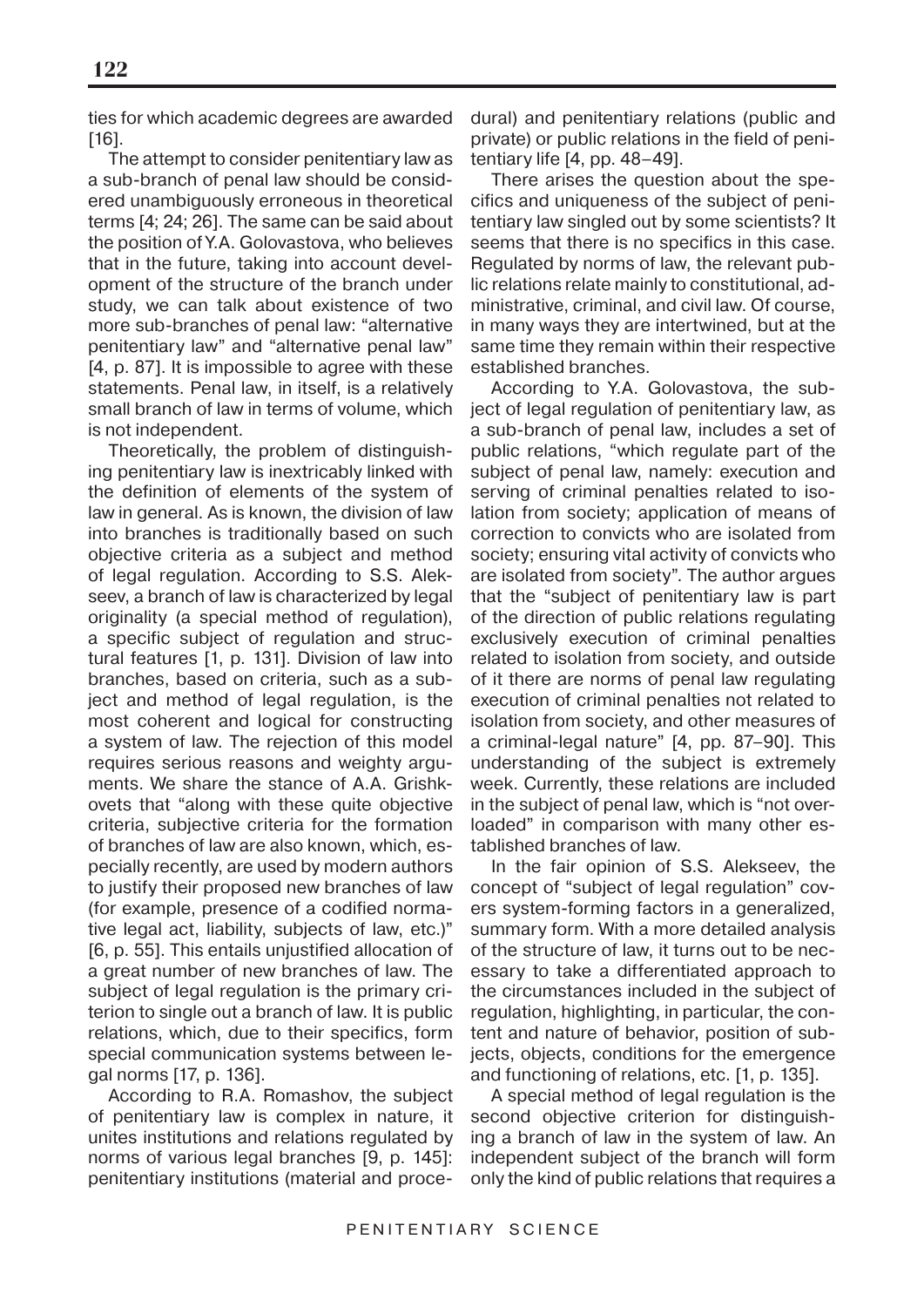unique method of regulation. In order to recognize the totality of legal norms as a branch of law, such a qualitatively specific type of public relations is necessary, which in these conditions objectively requires a legal regulatory framework, and above all regulation by means of a special method [1, p. 133]. In penitentiary law, R.A. Romashov considers methods of legal regulation as such: a set of methods used in other branches of law, both imperative (methods of criminal prosecution and justice, authoritative administration, material and procedural legal restriction, etc.) and dispositive (legal support and protection of the rights and legitimate interests of convicts, contractual regulation in the field of educational relations, resocialization and adaptation after release from prison, etc.) [11, p. 48]. Without dwelling on names of the methods, we should note that there is no uniqueness in this criterion either. Having analyzed various points of view on singling out penitentiary law, we come to an unambiguous conclusion that such a branch of law does not exist and cannot exist, since there are no penitentiary relations. At one time, the classic of the theory of law S.S. Alekseev made a correct note that the "really existing types of public relations do not allow the use of various methods, they objectively require only a precisely defined legal method" [1, p. 136].

#### **Conclusions**

Thus, there is every reason to unequivocally believe that penitentiary law singled out by some scientists has neither its own subject nor a method of regulation. All proposals for its separation in one form or another in the system of law are reduced to a comprehensive understanding of their content, which simultaneously has both public-legal and private-legal components. This approach, which is very doubtful in terms of its theoretical validity, not only fails to promote development of legal science, but on the contrary, hinders it seriously, since there is no clearly defined the nature of the phenomenon under study. What is more, R.A. Romashov is clearly inconsistent in defining penitentiary law. In one case, penitentiary law, in his opinion, is a regulatory and protective system that unites legal norms and institutions, which enshrine rules of possible, proper, unacceptable behavior of subjects of penitentiary relations (penitentiary legal norms), defines fundamental principles and mechanisms for their implementation, establishes incentives for positive behavior and negative responsibility for crime commission (emphasis added) [33, p. 28]. In another case, R.A. Romashov states that "only positive (in terms of legal assessment) forms of communication should be considered as penitentiary legal relations. Illegal relations expressed in offenses are considered as legal facts that cause emergence of protective legal relations in the field of legal responsibility" [23, p. 73]. Distinguishing between penitentiary legal relations and offenses in the penitentiary sphere, R.A. Romashov uses the term "protection-oriented penitentiary legal relations", which result from the fact of a penitentiary offense [21, pp. 47–54]. So, it remains unclear whether the relations arising in the penal enforcement system in connection with illegal acts are penitentiary or they are not included in the subject of penitentiary law?

In conclusion, we would like to note the following. Law is not only a property of the world community, dynamically developing together with the state, but also a fairly conservative social phenomenon. It should not be modified only for the sake of someone's political, ideological, departmental, theoretical and any other dubious, especially pseudoscientific ambitions. Law is a guarantee of civilized relations between people. Without disparaging the cited above authors' contribution to the development of penitentiary science, we believe that neither at present nor in the long term there is any reason to single out "penitentiary law" either as a new branch or even as a sub-branch of law. Inconsistency of this theoretical construction is also confirmed by the fact that representatives of academic and university science of the theory of law and the state do not support the "departmental" concept; moreover, they do not even find it necessary to pay at least minimal attention to it. It seems that it may be possible to consider penitentiary law in the system of law within the framework of public administration in the administrative and political sphere, which is included in a special part of administrative law. It seems reasonable to concentrate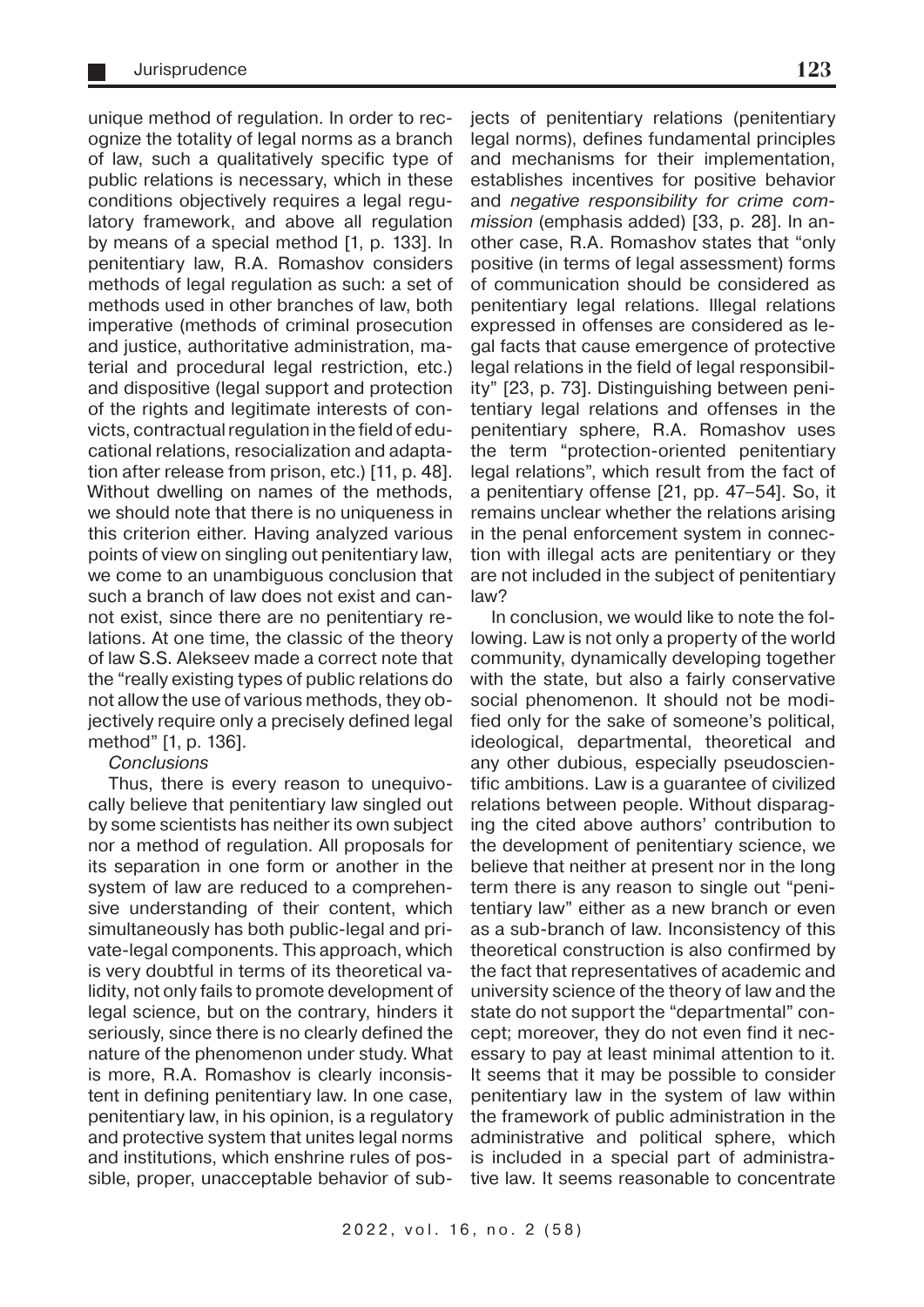scientific thought, including "departmental" thought, not on endless expansion of branches of law, but on problems existing in classical branches of law. For example, administrative law remains the most unsystematic branch of Russian law, in which even many issues of the general part remain poorly developed. For example, this is the case with administrative

legal relations, which remain largely unexplored at the doctrinal level. Within the framework of penal law, it is also important to develop the main provisions related to execution of criminal penalties, but not to replace or mix penal legal relations with administrative legal relations.

#### **REFERENCES**

1. Alekseev S.S. Problems of the theory of law: course of lectures. In: Sobranie sochinenii. V 10 tomakh [+ Spravochnyi tom]. Tom 3 [Collected works. In 10 volumes [+ Reference volume]. Volume 3]. Moscow: Statut, 2010. 781 p. (In Russ.). ISBN 978-5-8354-0672-2. 2. Bel'skii K.S. Politseiskoe pravo: lektsion. kurs [Police law: course of lectures]. Moscow: Delo i Servis, 2004. 814 p. ISBN 5-8018-0239-8.

3. Vokuev M.R. Migratsionnoe pravo sovremennoi Rossii: teoretiko-pravovoi analiz: avtoref. dis. ...kand. yurid. nauk [Migration law of modern Russia: theoretical and legal analysis: Candidate of Sciences (Law) dissertation abstract]. Rostov on Don, 2006. 28 p. 4. Golovastova Yu.A. Penitentiary law as a sub-branch of the criminal-executive law. Probely v rossiiskom zakonodatel'stve=Gaps in Russian Legislation, 2018, no. 2, pp. 87– 90. (In Russ.).

5. Golovkin R.B. Penitentiary law: some aspects of the theory and practice of its operation. Rossiiskaya penitentsiarnaya sistema: aktual'nye pravovye i prakticheskie voprosy=Russian Penitentiary System: Current Legal and Practical Issues, 2014, 1, pp. 25–32. (In Russ.).

6. Grishkovets A.A. On the issue of the so-called "administrative-tort law". Vestnik Vserossiiskogo instituta povysheniya kvalifikatsii sotrudnikov Ministerstva vnutrennikh del Rossiiskoi Federatsii=Bulletin of the All-Russian Institute for Advanced Studies of the Ministry of Internal Affairs of Russia, 2020, no. 1 (53), pp. 54–61. (In Russ.).

7. Demko T.N. Medieval penitentiales and penitentiary service: intersection of meanings. Prikladnaya yuridicheskaya psikhologiya=Applied Legal Psychology, 2018, no. 1 (42), pp. 135–144. (In Russ.).

8. Korablin K.K., Ostapenko A.B. Developing the conceptual foundations for the science of penitentiary (prison) law - prison studies - as an independent branch of russian criminal law (second half of the XIX - beginning of the XX century). Vserossiiskii kriminologicheskii zhurnal=Russian Journal of Criminology, 2021, vol. 15, no. 4, pp. 484–494. (In Russ.).

9. Matveev S.P. Politseiskoe pravo: uchebnik dlya vuzov [Police law: textbook for universities]. Moscow: Yurait, 2021. 269 p. ISBN: 5-5341-4343-6.

10. Matuzov N.I. Legal nihilism and legal idealism as two sides of the "same coin". Pravovedenie=Legal Science, 1994, no. 2, pp. 3–16. (In Russ.).

11. Shestun A.G., Bazunov V.V., Belyakov A.Yu. Mezhdunarodnye standarty i resheniya Evropeiskogo suda po pravam cheloveka v sisteme penitentsiarnogo prava Rossii [International standards and decisions of the European Court of Human Rights in the system of penitentiary law of Russia]. Ed. by A.A. Votinova, E.A. Timofeeva. Samara, 2015. 285 p. ISBN 978-5-91612-118-6.

12. Kirillovskaya N.N. Mezhdunarodnye standarty obrashcheniya s zaklyuchen-nymi pri ispolnenii ugolovnykh nakazanii: monografiya [International standards for treatment of prisoners when executing criminal penalties: monograph]. Ed. by R.A. Romashov. Vologda: VIPE FSIN Rossii, 2020. 186 s. ISBN 978-5-94991-537-0.

13. Mel'nikova N.A., Zhitkov A.A. Prospects for the development of administrative justice in the Russian Federation. Vestnik Permskogo instituta FSIN Rossii=Bulletin of the Perm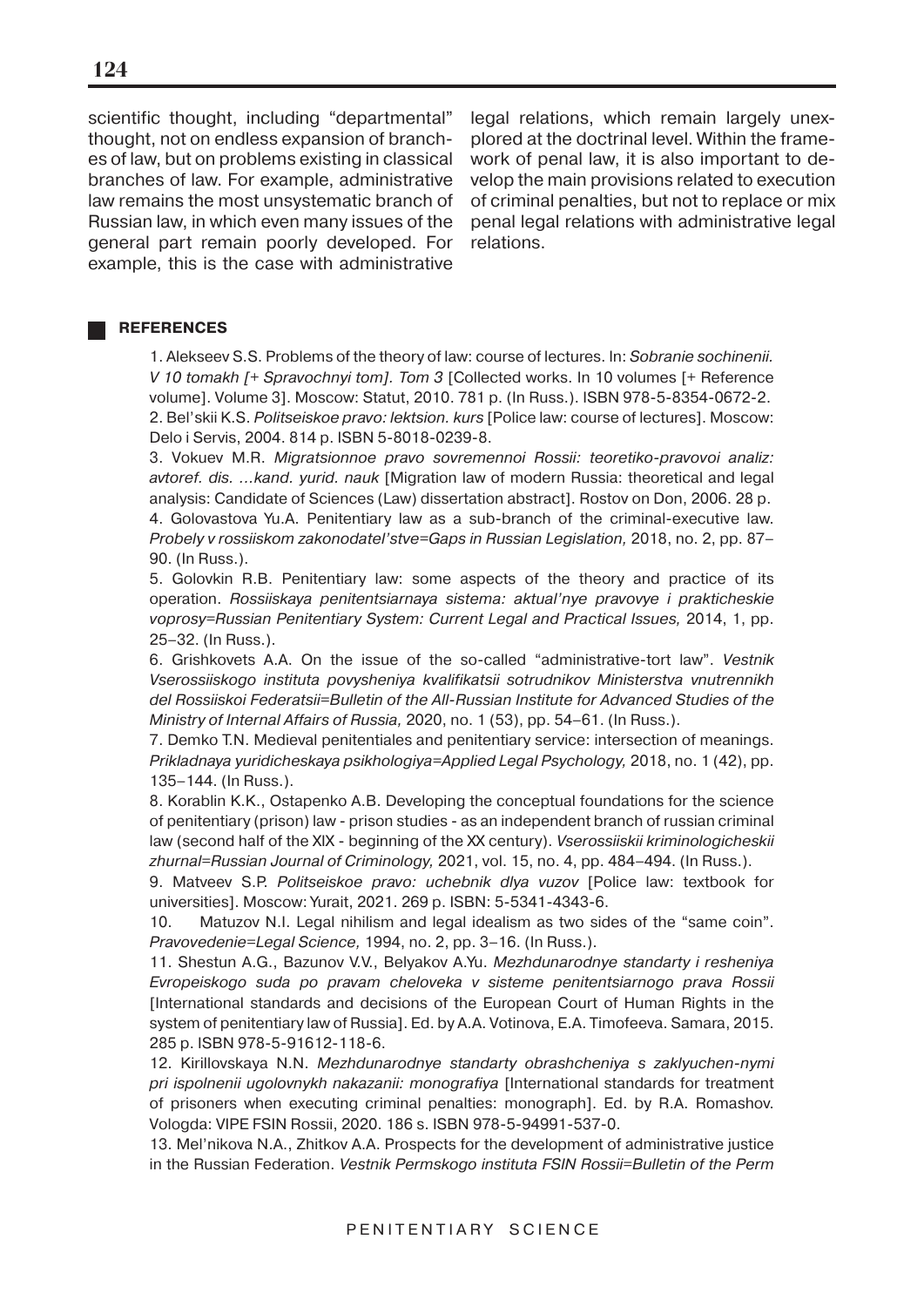Institute of the Federal Penitentiary Service of Russia, 2017, no. 2 (25), pp. 51–57. (In Russ.).

14. Migachev Yu.l., Tikhomirov S.V. Voennoe pravo: uchebnik [Military law: textbook]. Moscow: Yurlitinform, 2005. 462 p. ISBN 5-93295-123-0.

15. Nagornykh R.V. Transformation of the subject of administrative law in the conditions of the formation of administrative constitutionalism in modern Russia. In: Nauchnye trudy. Rossiiskaya akademiya yuridicheskikh nauk [Scientific Works. Russian Academy of Legal Sciences]. Moscow: Yurist, 2020. Pp. 61–66. (In Russ.).

16. Ob utverzhdenii nomenklatury nauchnykh spetsial'nostei, po kotorym prisuzhdayutsya uchenye stepeni, i vnesenii izmeneniya v polozhenie o sovete po zashchite dissertatsii na soiskanie uchenoi stepeni kandidata nauk, na soiskanie uchenoi stepeni doktora nauk, utverzhdennoe prikazom Ministerstva obrazova-niya i nauki Rossiiskoi Federatsii ot 10.11.2017 № 1093: prikaz Minobrnauki Rossii ot 24.02.2021 № 118 [On approval of the nomenclature of scientific specialties for which academic degrees are awarded, and amendments to the Regulations on the Council for the defense of dissertations for the degree of Candidate of Sciences, for the degree of Doctor of Sciences, approved by Order of the Ministry of Education and Science of the Russian Federation of November 10, 2017 No. 1093: order of the Ministry of Education of the Russian Federation of February 24, 2021 No. 118]. Available at: http://pravo.gov.ru (accessed December 12, 2021).

17. Obshchaya teoriya prava i gosudarstva: uchebnik [General theory of law and state: textbook]. Ed. by V.V. Lazarev. Moscow: Yurist, 1994. 360 p.

18. Oganesyan S.M. Penitentsiarnaya sistema gosudarstva: istoriko-teoreticheskii i pravovoi analiz: dis.... d-ra. yurid. nauk [The penitentiary system of the state: historical, theoretical and legal analysis: Doctor of Sciences (Law) dissertation]. Saint Petersburg, 2005. 554 p.

19. Pozdnyshev S.V. Osnovy penitentsiarnoi nauki [Fundamentals of penitentiary science]. Moscow: Yuridicheskoe izdatel'stvo Narkomyusta, 1923. 342 p.

20. Romashov R.A. Incentive sanctions in the norms of penitentiary law. Izvestiya vysshikh uchebnykh zavedenii. Pravovedenie=News of Higher Educational Institutions. Jurisprudence, 2014, no. 4 (315), pp. 213–224. (In Russ.).

21. Romashov R.A. Theory of penitentiary legal relations. Vestnik Samarskogo yuridicheskogo instituta=Bulletin of the Samara Law Institute, 2015, no. 4 (18), pp. 47–54. (In Russ.).

22. Romashov R. A., Tonkov E. N. Tyur'ma kak "Grad zemnoi" [Prison as an "earthly city"]. Saint Petersburg: Aleteiya, 2014. 656 p. ISBN 978-5-90670-534-1.

23. Romashov R.A. Penal and penitentiary law: theoretical aspects of understanding and correlation. Vestnik Samarskogo yuridicheskogo instituta=Bulletin of the Samara Law Institute, 2015, no. 3. (17), pp. 69–73. (In Russ.).

24. Savenkov A.N., Kudashkin A.V. Military Law: statement of the problem and solutions. Gosudarstvo i pravo=State and Law, 2021, no. 4, pp. 7–34. (In Russ.).

25. Spitsnadel V.B. Genezis ugolovno-ispolnitel'nogo prava v kontekste stanovleniya i evolyutsii penitentsiarnoi sistemy Rossii: avtoref. dis. … d-ra. yurid. nauk [Genesis of penal law in the context of the formation and evolution of the Russian penitentiary system: Doctor of Sciences (Law) dissertation abstract]. Saint Petersburg, 2004. 50 p.

26. Stepanov A.V. Migrational law as a new structural formation in the system of law in the Russian Federation: pro et contra (analysis of viewpoints). Administrativnoe pravo i protsess=Administrative Law and Procedure, 2014, no. 11, pp. 32–35. (In Russ.).

27. Struchkov N.A. Kurs ispravitel'no-trudovogo prava: Problemy obshch. chasti [Course of correctional labor law: problems of general parts]. Moscow: Yuridicheskaya literatura, 1984. 240 p.

28. Utkin V.A. Russian science of penal law: a historical essay. Ugolovnaya yustitsiya=Russian Journal of Criminal Law, 2017, no. 9, pp. 69–77. (In Russ.).

29. Utkin V.A. Penitentiary law as "the right for deprivation of liberty". In: Aktual'nye problemy teorii bor'by s prestupnost'yu i pravoprimenitel'noi praktiki : sbornik nauchnykh